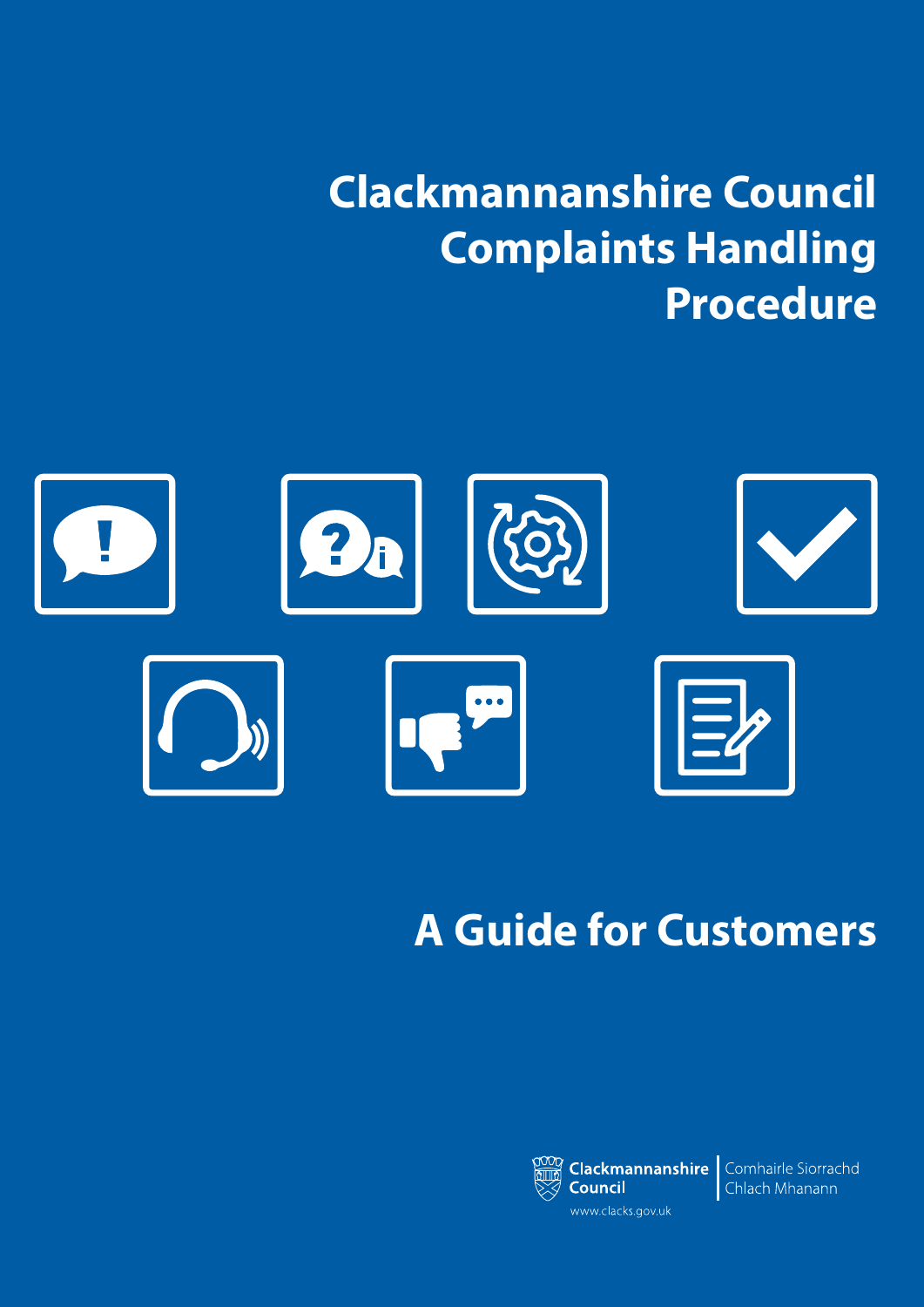## Contents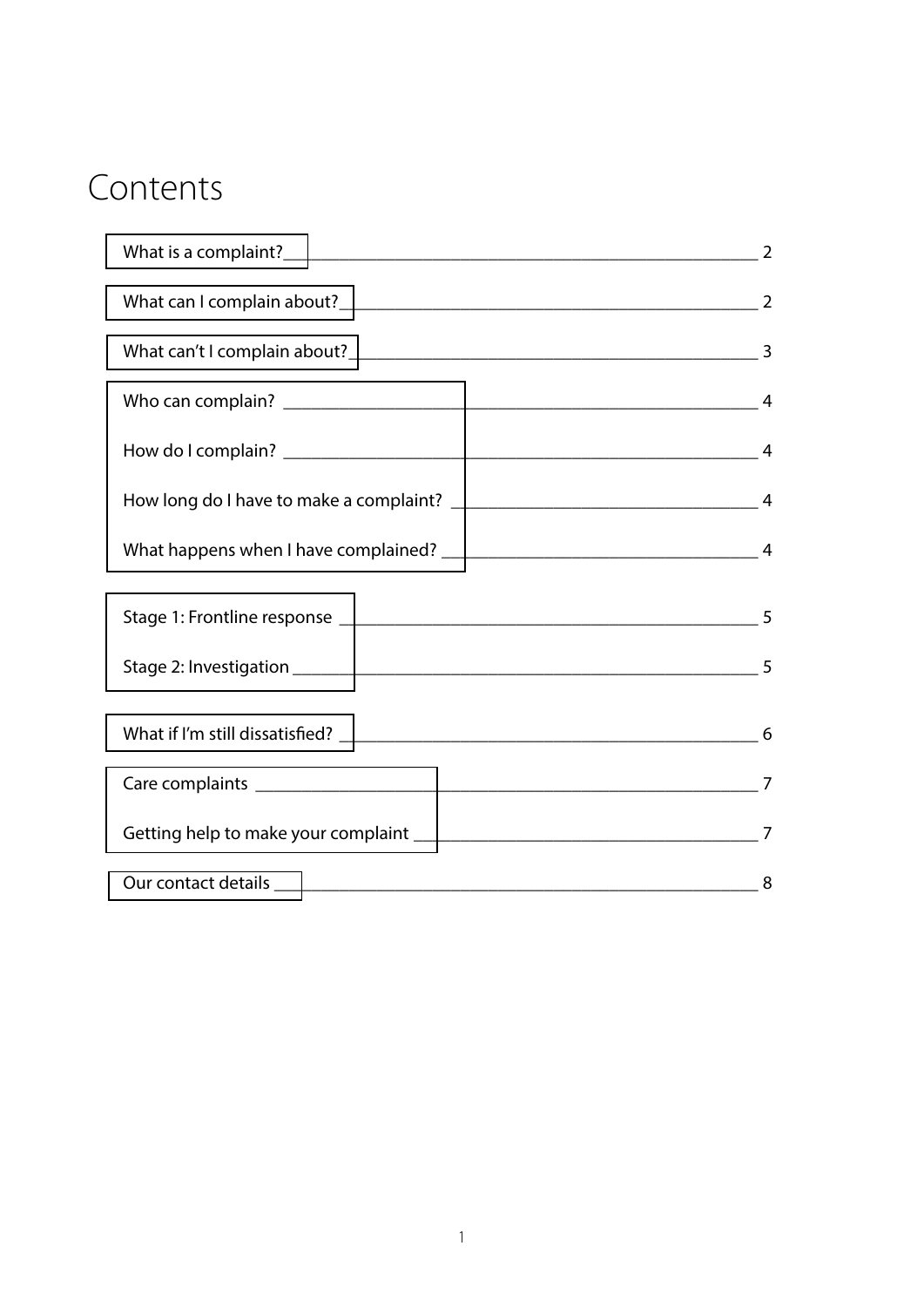## <span id="page-2-0"></span>Clackmannanshire Council is committed to providing high-quality customer services.

## **We value complaints and use information from them to help us improve our services.**

If something goes wrong or you are dissatisfied with our services, please tell us. This leaflet describes our complaints procedure and how to make a complaint. It also tells you about how we will handle your complaint and what you can expect from us.

#### **What is a complaint?**

We regard a complaint as any expression of dissatisfaction about our action or lack of action, or about the standard of service provided by us or on our behalf.

## **What can I complain about?**

You can complain about things like:

- failure or refusal to provide a service
- inadequate quality or standard of service, or an unreasonable delay in providing a service
- dissatisfaction with one of our policies or its impact on the individual
- failure to properly apply law, procedure or guidance when delivering services
- failure to follow the appropriate administrative process
- conduct, treatment by or attitude of a member of staff or contractor (except where there are arrangements in place for the contractor to handle the complaint themselves); or
- disagreement with a decision, (except where there is a statutory procedure for challenging that decision, or an established appeals process followed throughout the sector).

Your complaint may involve more than one Council service or be about someone working on our behalf.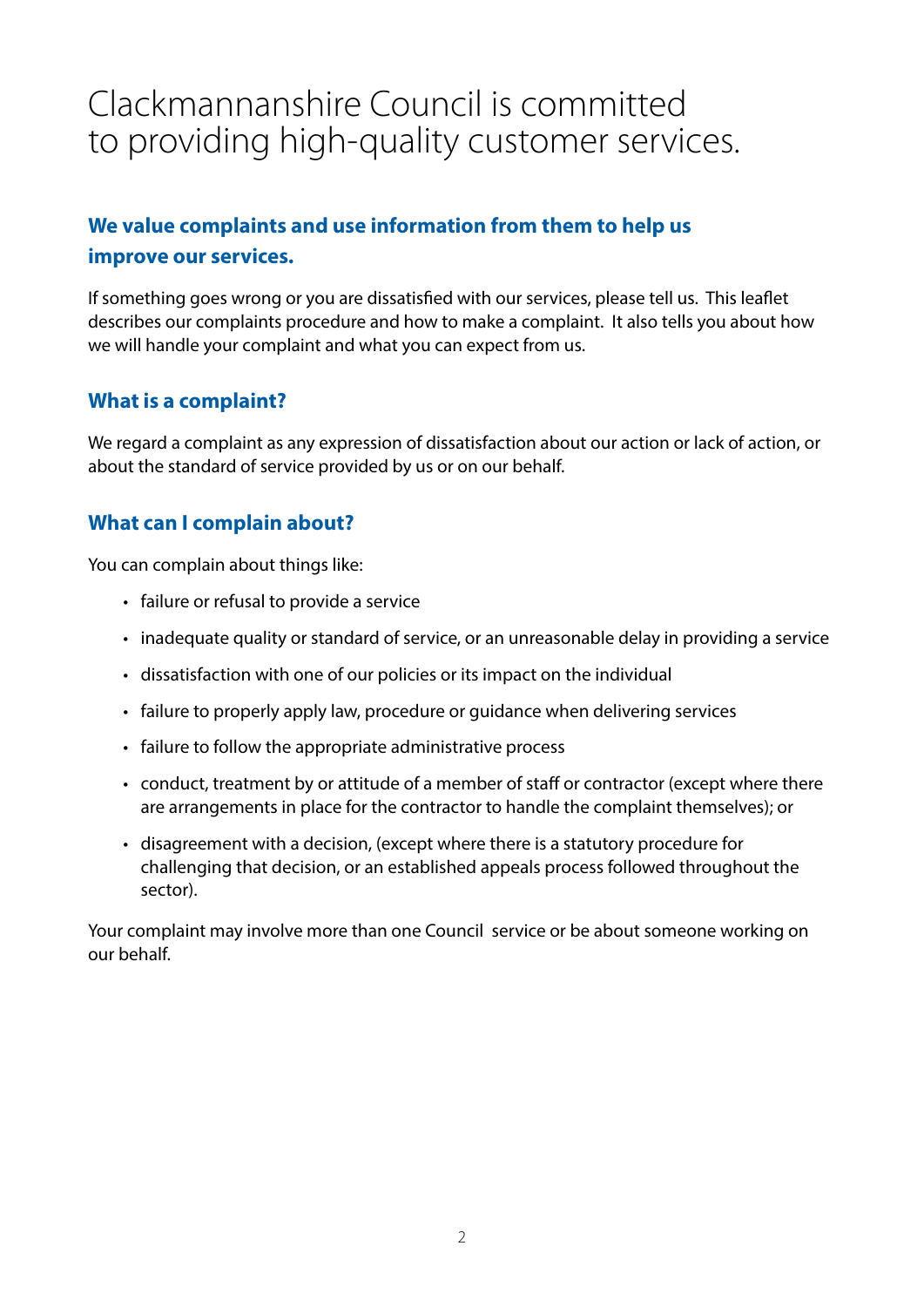### **What can't I complain about?**

There are some things we can't deal with through our complaints handling procedure. These include:

- a routine first-time request for a service
- a first-time report of a fault (for example, potholes or street lighting)
- a request for compensation only
- issues that are in court or have already been heard by a court or a tribunal (if you decide to take legal action, you should let us know as the complaint cannot then be considered under this process)
- disagreement with a decision where there is a statutory procedure for challenging that decision (such as for freedom of information and subject access requests), or an established appeals process followed throughout the sector – such as council tax, planning, or a parking ticket appeal
- disagreement with decisions or conditions that are based upon social work recommendations, but determined by a court or other statutory body, for example decisions made by a children's panel, parole board or mental health tribunal
- a request for information under the Data Protection or Freedom of Information (Scotland) Acts
- a grievance by a staff member or a grievance relating to employment or staff recruitment
- a concern raised internally by a member of staff (which was not about a service they received, such as a whistleblowing concern)
- a concern about a child or an adult's safety
- an attempt to reopen a previously concluded complaint or to have a complaint reconsidered where we have already given our final decision
- abuse or unsubstantiated allegations about our organisation or staff where such actions would be covered by our Managing Unacceptable Behaviour policy; or
- a concern about the actions or service of a different organisation, where we have no involvement in the issue (except where the other organisation is delivering services on our behalf).

If other procedures or rights of appeal can help you resolve your concerns, we will give information and advice to help you.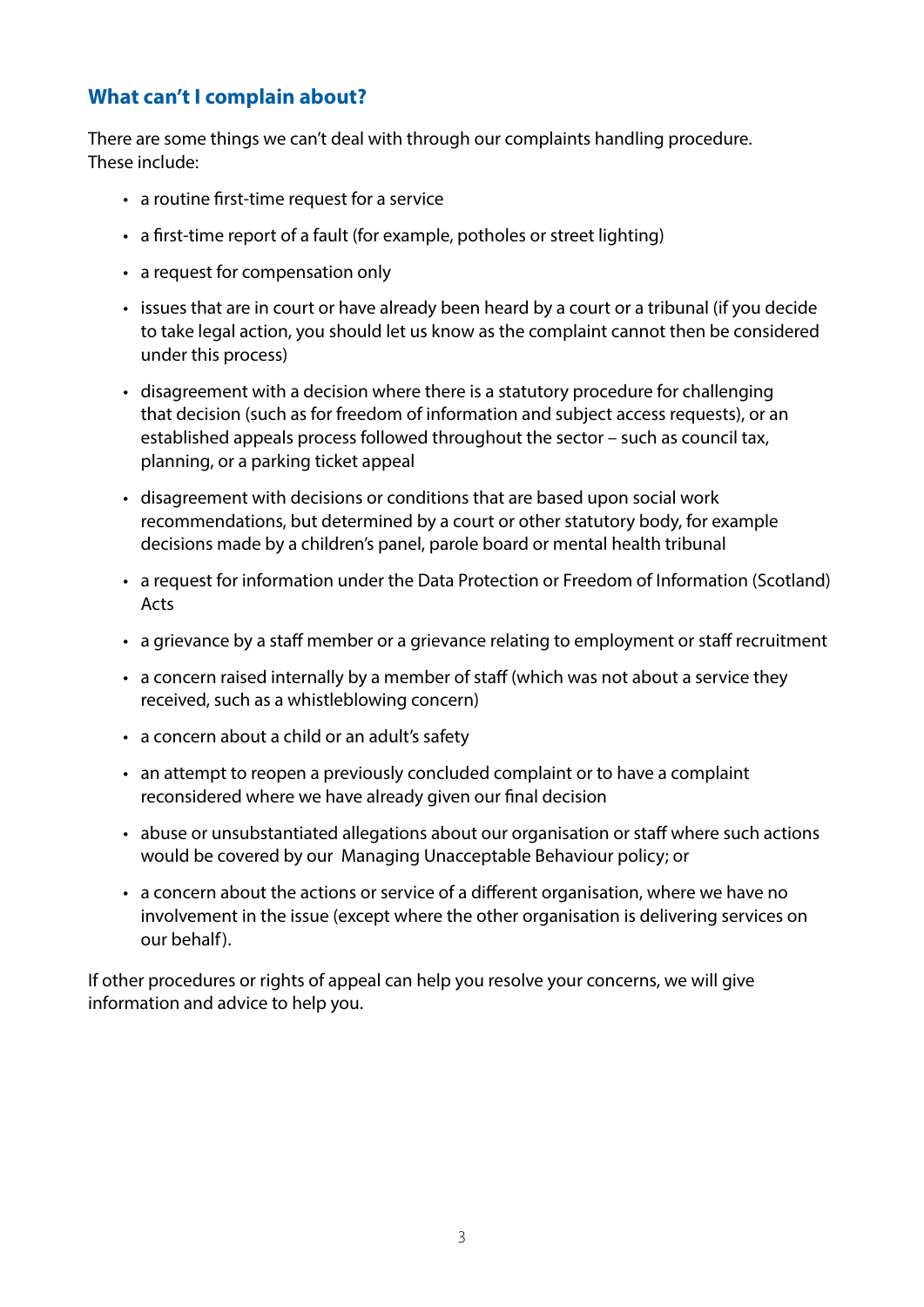#### <span id="page-4-0"></span>**Who can complain?**

Anyone who receives, requests or is directly affected by our services can make a complaint to us. This includes the representative of someone who is dissatisfied with our service (for example, a relative, friend, advocate or adviser). If you are making a complaint on someone else's behalf, you will normally need their written consent. Please also read the section on Getting help to make your complaint on P7.

#### **How do I complain?**

You can complain in person at any of our offices, by phone, in writing, by email or online. Contact details are included at the end of this leaflet.

It is easier for us to address complaints if you make them quickly and directly to the service concerned. So please talk to a member of our staff at the service you are complaining about. Then they can try to resolve the issue.

When complaining, please tell us:

- your full name and contact details
- as much as you can about the complaint
- what has gone wrong; and
- what outcome you are seeking.

#### **How long do I have to make a complaint?**

Normally, you must make your complaint within six months of:

- the event you want to complain about; or
- finding out that you have a reason to complain.

In exceptional circumstances, we may be able to accept a complaint after the time limit. If you feel that the time limit should not apply to your complaint, please tell us why.

#### **What happens when I have complained?**

We will always tell you who is dealing with your complaint. Our complaints procedure has two stages.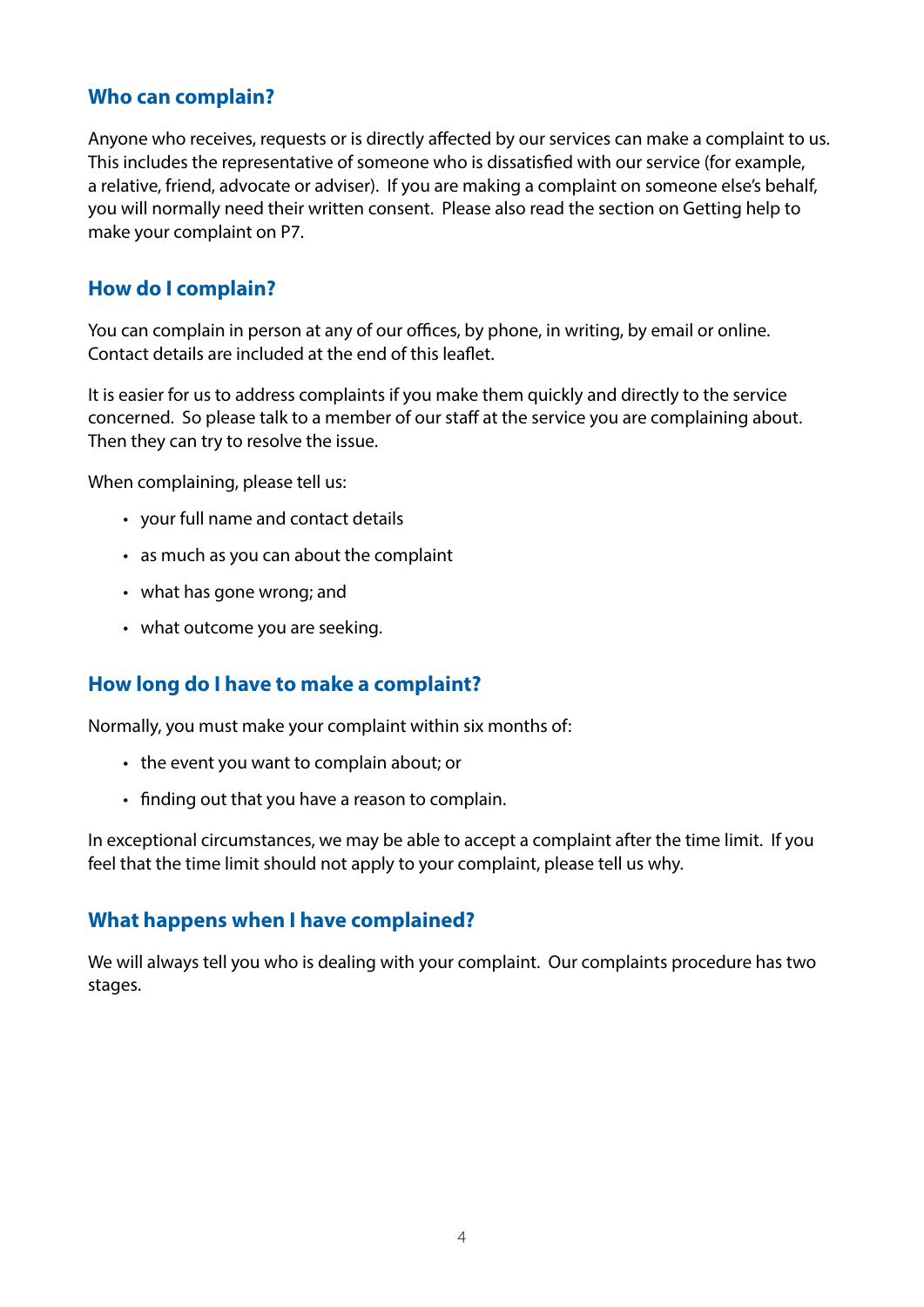## <span id="page-5-0"></span>**Stage 1: Frontline response**

We aim to respond to complaints quickly (where possible, when you first tell us about the issue). This could mean an on-the-spot apology and explanation if something has clearly gone wrong, or immediate action to resolve the problem.

We will give you our decision at stage 1 in five working days or less, unless there are exceptional circumstances.

If you are not satisfied with the response we give at this stage, we will tell you what you can do next. If you choose to, you can take your complaint to stage 2. You must normally ask us to consider your complaint at stage 2 either:

- within six months of the event you want to complain about or finding out that you have a reason to complain; or
- within two months of receiving your stage 1 response (if this is later).

In exceptional circumstances, we may be able to accept a stage 2 complaint after the time limit. If you feel that the time limit should not apply to your complaint, please tell us why.

## **Stage 2: Investigation**

Stage 2 deals with two types of complaint: those that have not been resolved at stage 1 and those that clearly require investigation, and so are handled directly at this stage. If you do not wish your complaint to be handled at stage 1, you can ask us to handle it at stage 2 instead.

When using stage 2:

- we will acknowledge receipt of your complaint within three working days
- we will confirm our understanding of the complaint we will investigate and what outcome you are looking for
- we will try to resolve your complaint where we can (in some cases we may suggest using an alternative complaint resolution approach, such as mediation); and
- where we cannot resolve your complaint, we will give you a full response as soon as possible, normally within 20 working days.

If our investigation will take longer than 20 working days, we will tell you. We will tell you our revised time limits and keep you updated on progress.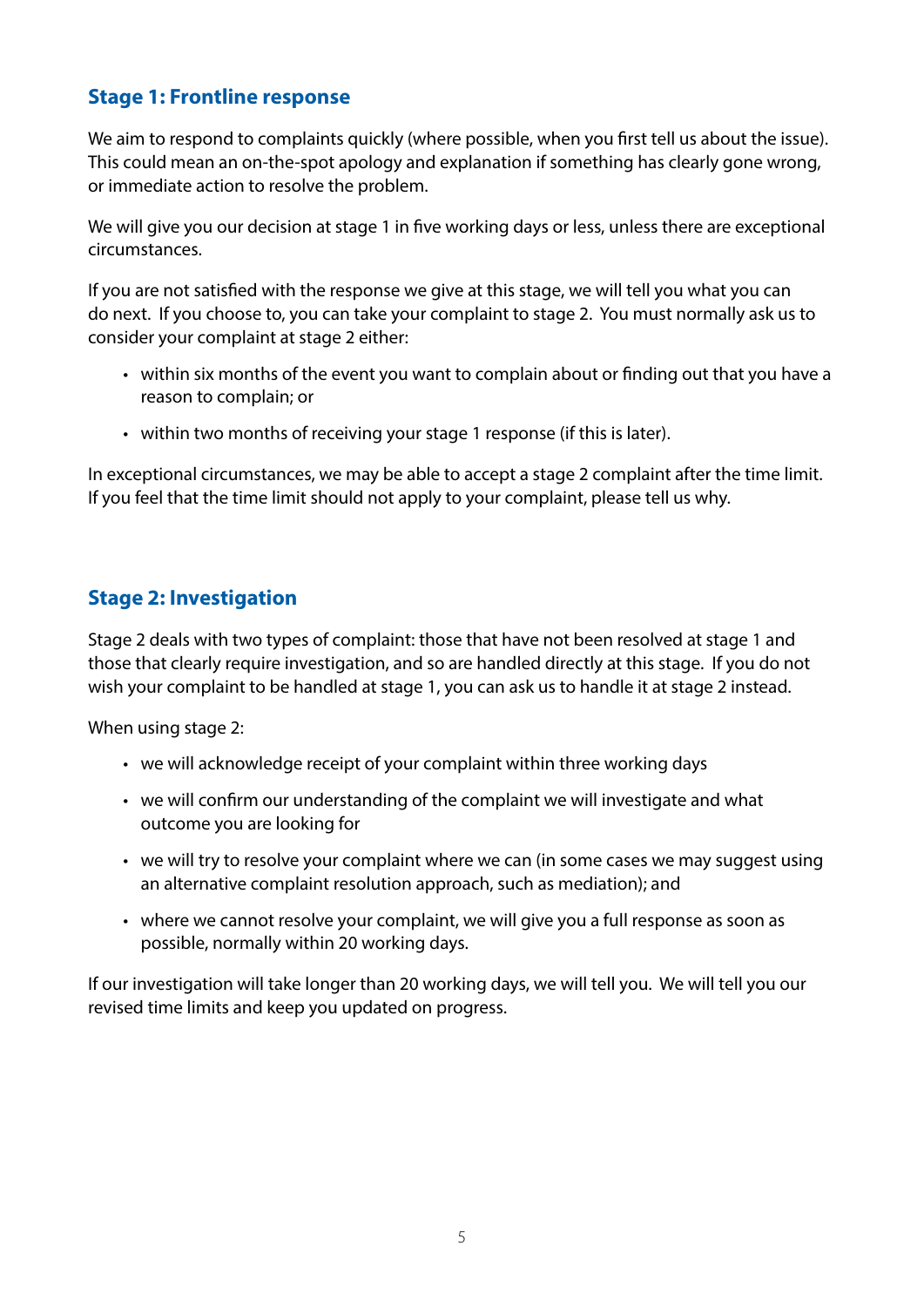## <span id="page-6-0"></span>**What if I'm still dissatisfied?**

After we have given you our final decision, if you are still dissatisfied with our decision or the way we dealt with your complaint, you can ask the Scottish Public Services Ombudsman (SPSO) to look at it.

The SPSO is an independent organisation that investigates complaints. It is not an advocacy or support service (but there are other organisations who can help you with advocacy or support).

You can ask the SPSO to look at your complaint if:

- you have gone all the way through the Council's complaints handling procedure
- it is less than 12 months after you became aware of the matter you want to complain about; and
- the matter has not been (and is not being) considered in court.

The SPSO will ask you to complete a complaint form and provide a copy of our final response to your complaint. You can do this online at **www.spso.org.uk/complain/form** or call them on **Freephone 0800 377 7330**.

You may wish to get independent support or advocacy to help you progress your complaint. See the section on Getting help to make your complaint on P7.

The SPSO's contact details are:

#### **SPSO**

Bridgeside House 99 McDonald Road Edinburgh EH7 4NS

(if you would like to visit in person, you must make an appointment first)

Their freepost address is:

#### **FREEPOST SPSO**

Freephone: 0800 377 7330

Online contact www.spso.org.uk/contact-us

Website: www.spso.org.uk

There are some complaints that have an alternative route for independent review. We will tell you how to seek independent review when we give you our final response on your complaint.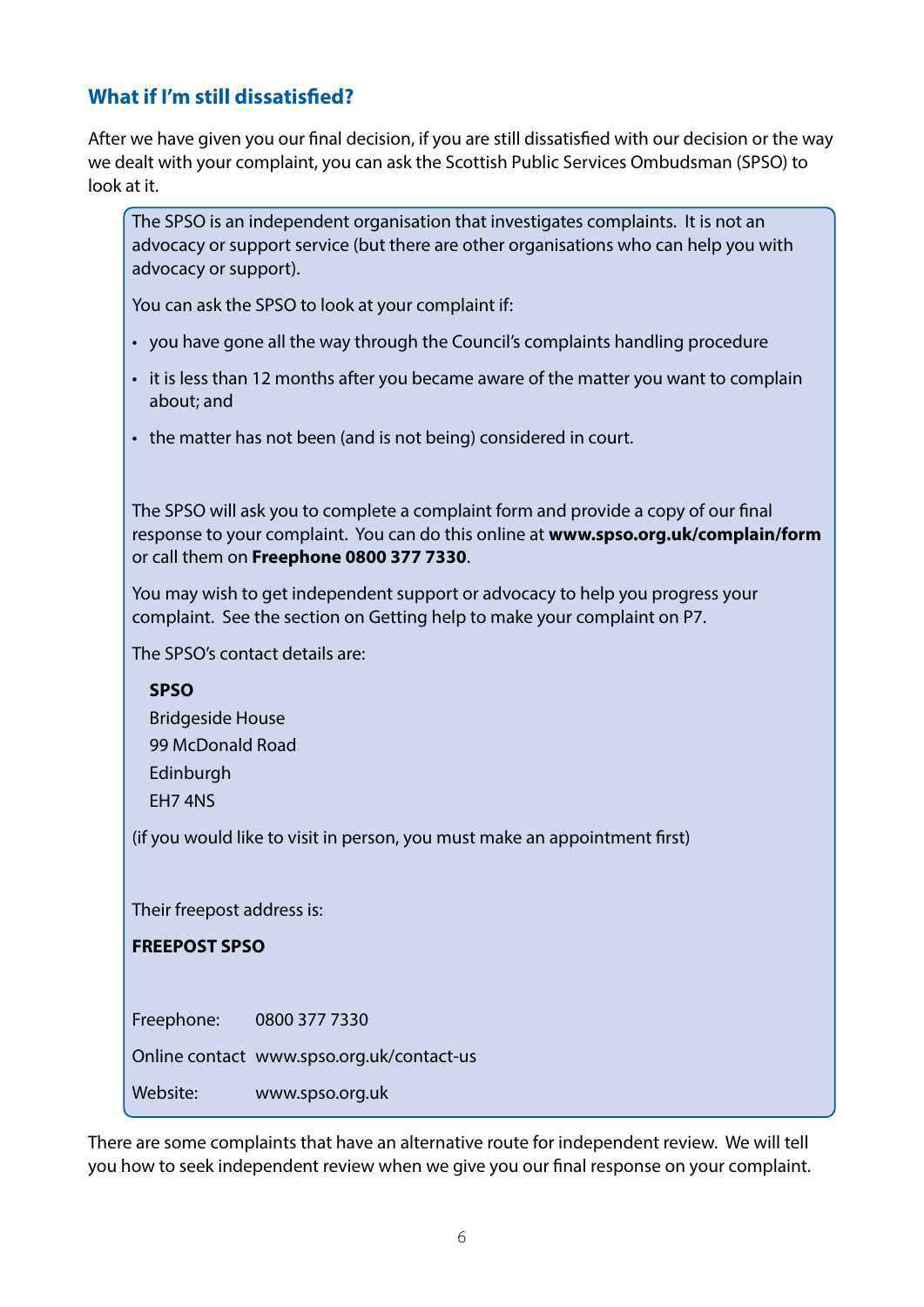### <span id="page-7-0"></span>**Care complaints**

If your complaint relates to a care service we provide, you can choose whether to complain to us or the Care Inspectorate. You can find out more about their complaints procedure, or make a complaint, by contacting them.

The Care Inspectorate has several offices around Scotland. Please refer to: www.careinspectorate.com

## **Getting help to make your complaint**

We understand that you may be unable or reluctant to make a complaint yourself. We accept complaints from the representative of a person who is dissatisfied with our service. We can take complaints from a friend, relative, or an advocate, if you have given them your consent to complain for you.

You can find out about advocates in your area by contacting the Scottish Independent Advocacy Alliance:

#### **Scottish Independent Advocacy Alliance**

Tel: 0131 510 9410

Website: www.siaa.org.uk

You can find out about advisers in your area through Citizens Advice Scotland:

#### **Citizens Advice Scotland**

Website: www.cas.org.uk or check your phone book for your local citizens advice bureau.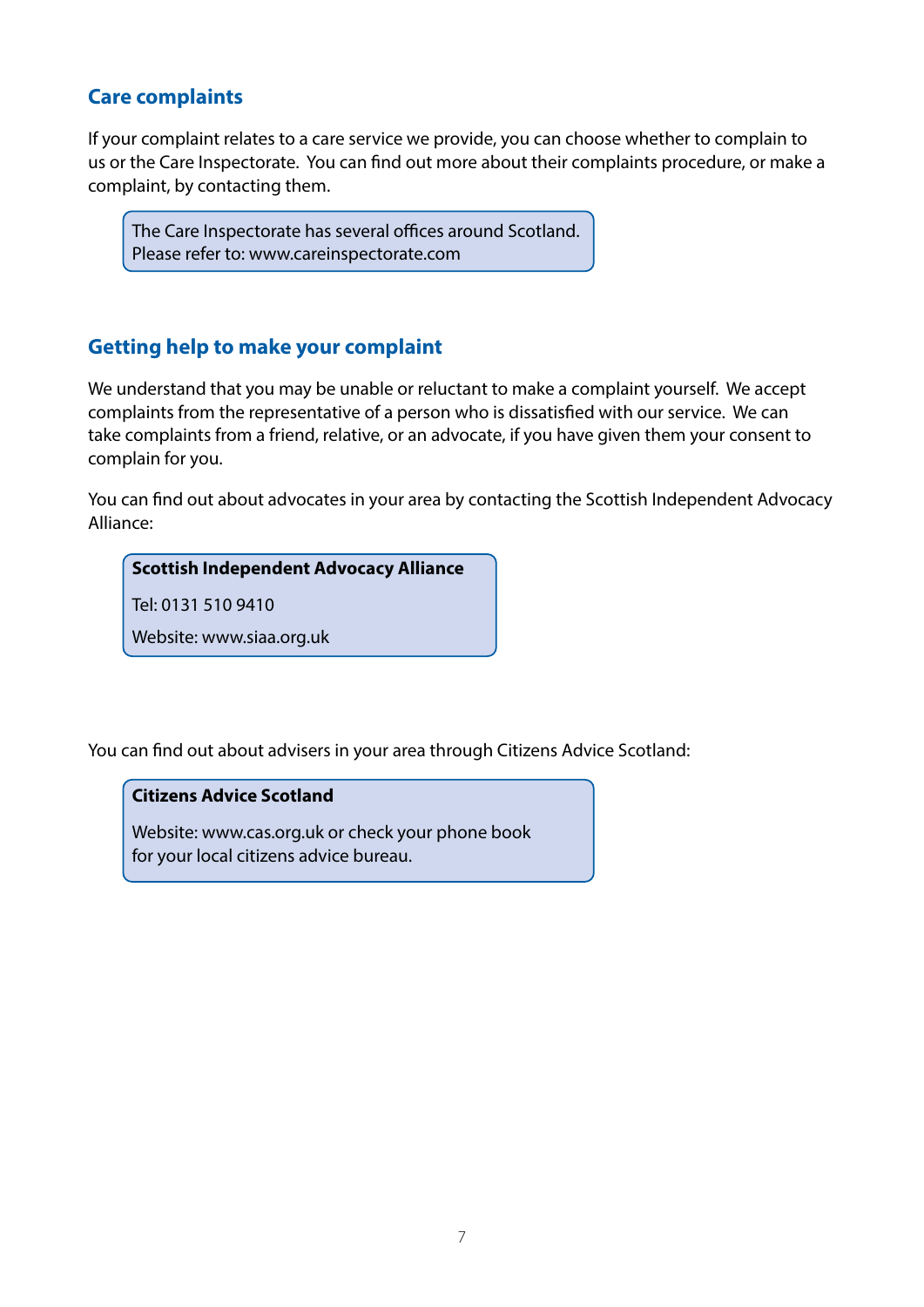<span id="page-8-0"></span>We are committed to making our service easy to use for all members of the community. In line with our statutory equalities duties, we will always ensure that reasonable adjustments are made to help you access and use our services. If you have trouble putting your complaint in writing, or want this information in another language or format, such as large font, or Braille, please tell us.

#### **Our contact details**

|                                                                                                               | <b>By phone: 01259 450000</b>                                                                     |
|---------------------------------------------------------------------------------------------------------------|---------------------------------------------------------------------------------------------------|
|                                                                                                               | <b>Email us:</b> customerservices@clacks.gov.uk                                                   |
|                                                                                                               | <b>In person:</b> at any local office                                                             |
| <b>Online:</b>                                                                                                | www.clacks.gov.uk/council/commentsandcomplaints/                                                  |
|                                                                                                               | <b>In writing: Customer Services</b><br>Clackmannanshire Council<br>Kilncraigs<br>Alloa, FK10 1EB |
|                                                                                                               | Website: www.clacks.gov.uk                                                                        |
| We can also give you this leaflet in other languages and formats<br>(such as large print, audio and Braille). |                                                                                                   |